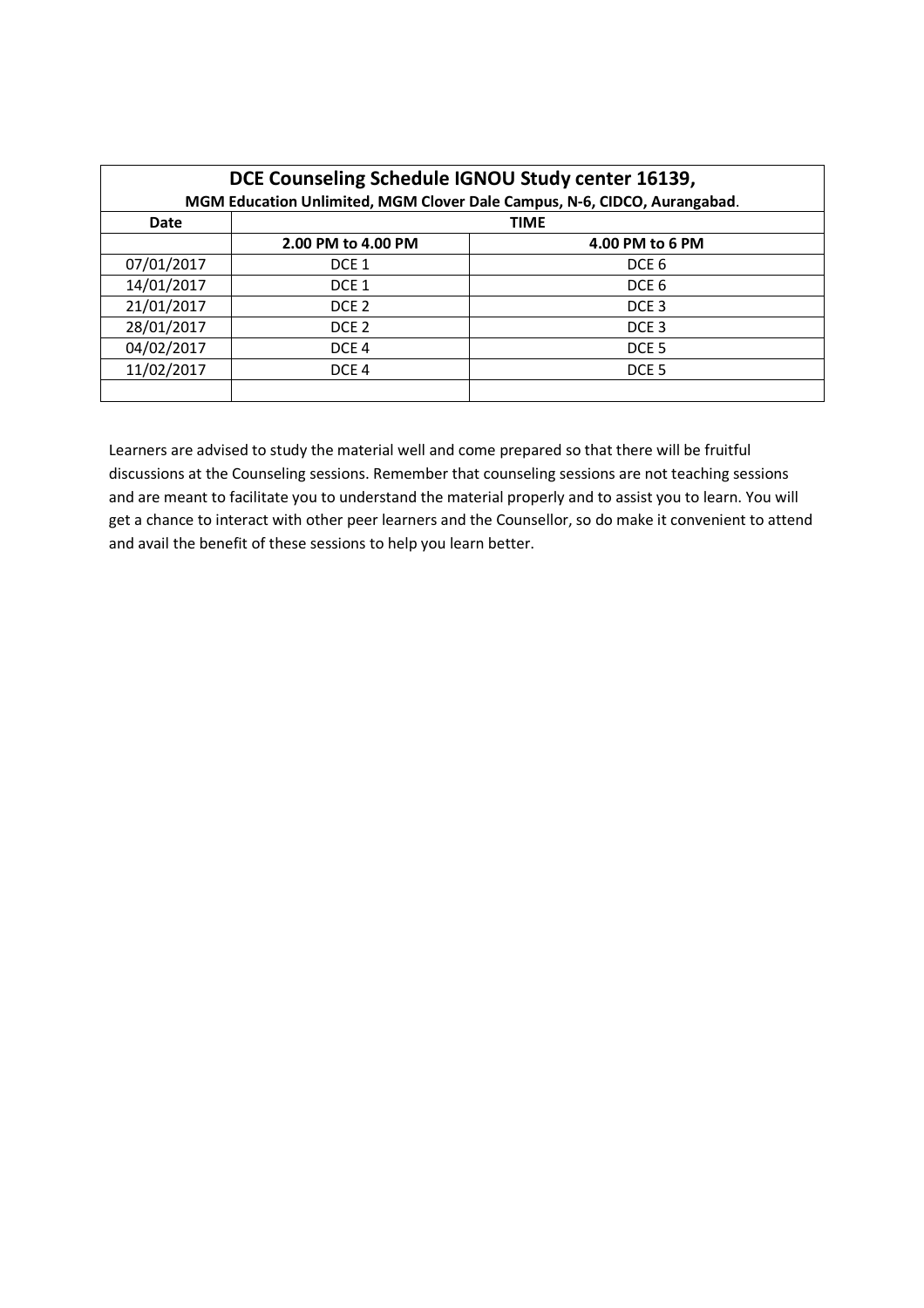| DNHE Counseling Schedule IGNOU Study center 16139,                       |                    |                   |  |  |
|--------------------------------------------------------------------------|--------------------|-------------------|--|--|
| MGM Education Unlimited, MGM Clover Dale Campus, N-6, CIDCO, Aurangabad. |                    |                   |  |  |
| Date                                                                     | <b>TIME</b>        |                   |  |  |
|                                                                          | 2.00 PM to 4.00 PM | 4.00 PM to 6 PM   |  |  |
| 07/01/2017                                                               | DNHE <sub>1</sub>  | DNHE <sub>2</sub> |  |  |
| 14/01/2017                                                               | DNHE <sub>1</sub>  | DNHE <sub>2</sub> |  |  |
| 21/01/2017                                                               | DNHE <sub>1</sub>  | DNHE <sub>2</sub> |  |  |
| 28/01/2017                                                               | DNHE <sub>1</sub>  | DNHE <sub>2</sub> |  |  |
| 04/02/2017                                                               | DNHE <sub>1</sub>  | DNHE <sub>2</sub> |  |  |
| 11/02/2017                                                               | DNHE <sub>1</sub>  | DNHE <sub>2</sub> |  |  |
| 18/02/2017                                                               | DNHE <sub>1</sub>  | DNHE <sub>2</sub> |  |  |
| 25/02/2017                                                               | DNHE <sub>1</sub>  | DNHE <sub>2</sub> |  |  |
| 04/03/2016                                                               | DNHE <sub>1</sub>  | DNHE <sub>2</sub> |  |  |
| 11/03/2016                                                               | DNHE <sub>1</sub>  | DNHE <sub>2</sub> |  |  |
| 18/03/2016                                                               | DNHE <sub>3</sub>  | DNHE <sub>3</sub> |  |  |
| 25/03/2016                                                               | DNHE <sub>3</sub>  | DNHE <sub>3</sub> |  |  |
| 01/04/2016                                                               | DNHE <sub>3</sub>  | DNHE <sub>3</sub> |  |  |
| 08/04/2016                                                               | DNHE <sub>3</sub>  | DNHE <sub>3</sub> |  |  |
| 15/04/2016                                                               | DNHE <sub>3</sub>  | DNHE <sub>3</sub> |  |  |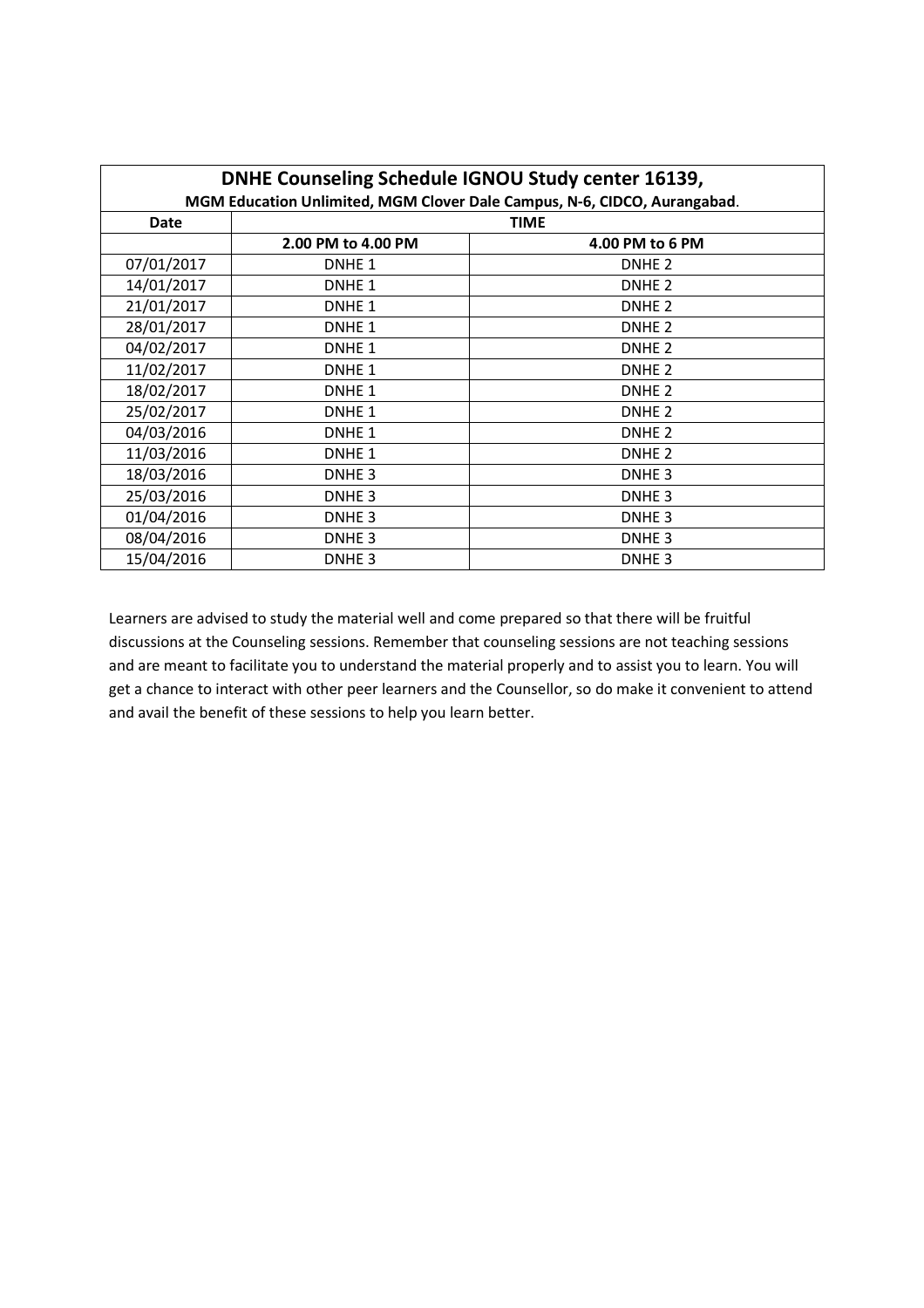| MLIS Counseling Schedule IGNOU Study center 16139,<br>MGM Education Unlimited, MGM Clover Dale Campus, N-6, CIDCO, Aurangabad. |                    |                   |  |  |
|--------------------------------------------------------------------------------------------------------------------------------|--------------------|-------------------|--|--|
| Date                                                                                                                           | <b>TIME</b>        |                   |  |  |
|                                                                                                                                | 2.00 PM to 4.00 PM | 4.00 PM to 6 PM   |  |  |
| 07/01/2017                                                                                                                     | <b>MLI 101</b>     | MLI 101           |  |  |
| 14/01/2017                                                                                                                     | <b>MLII 101</b>    | <b>MLII 101</b>   |  |  |
| 21/01/2017                                                                                                                     | MLI 102            | MLI 102           |  |  |
| 28/01/2017                                                                                                                     | <b>MLII 102</b>    | <b>MLII 102</b>   |  |  |
| 04/02/2017                                                                                                                     | <b>MLII 103</b>    | <b>MLII 103</b>   |  |  |
| 11/02/2017                                                                                                                     | <b>MLII 104</b>    | <b>MLII 104</b>   |  |  |
| 18/02/2017                                                                                                                     | MLIP <sub>2</sub>  | MLIP <sub>2</sub> |  |  |
| 25/02/2017                                                                                                                     | <b>MLIE 101</b>    | <b>MLIE 101</b>   |  |  |
| 04/03/2016                                                                                                                     | <b>MLIE 103</b>    | <b>MLIE 103</b>   |  |  |
|                                                                                                                                |                    |                   |  |  |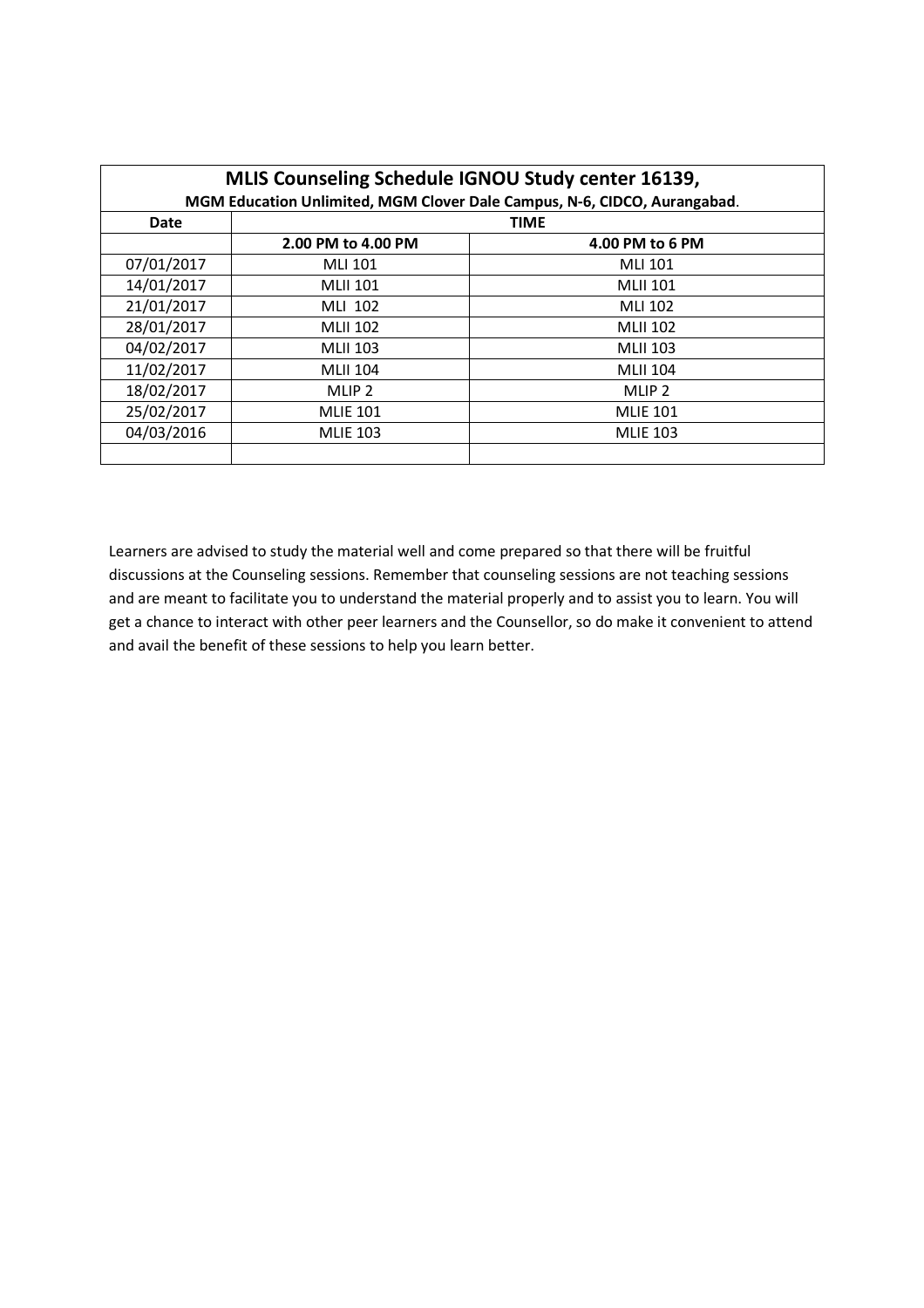| PGDEMA Counseling Schedule IGNOU Study center 16139,<br>MGM Education Unlimited, MGM Clover Dale Campus, N-6, CIDCO, Aurangabad. |                    |                    |  |
|----------------------------------------------------------------------------------------------------------------------------------|--------------------|--------------------|--|
| Date                                                                                                                             | <b>TIME</b>        |                    |  |
|                                                                                                                                  | 2.00 PM to 4.00 PM | 4.00 PM to 6 PM    |  |
| 07/01/2017                                                                                                                       | MES 41             | <b>MES 42</b>      |  |
| 14/01/2017                                                                                                                       | <b>MES 41</b>      | <b>MES 42</b>      |  |
| 21/01/2017                                                                                                                       | <b>MES 41</b>      | <b>MES 42</b>      |  |
| 28/01/2017                                                                                                                       | <b>MES 41</b>      | <b>MES 42</b>      |  |
| 04/02/2017                                                                                                                       | <b>MES 43</b>      | <b>MES 44</b>      |  |
| 11/02/2017                                                                                                                       | <b>MES 43</b>      | <b>MES 44</b>      |  |
| 18/02/2017                                                                                                                       | <b>MES 43</b>      | <b>MES 44</b>      |  |
| 25/02/2017                                                                                                                       | <b>MES 43</b>      | <b>MES 44</b>      |  |
| 04/03/2016                                                                                                                       | MESP <sub>49</sub> | MESP <sub>49</sub> |  |
| 11/03/2016                                                                                                                       | MESP <sub>49</sub> | MESP 49            |  |
| 18/03/2016                                                                                                                       | MES 46/MES 47      | MES 46/MES 47      |  |
| 25/03/2016                                                                                                                       | MES 46/MES 47      | MES 46/MES 47      |  |
|                                                                                                                                  |                    |                    |  |